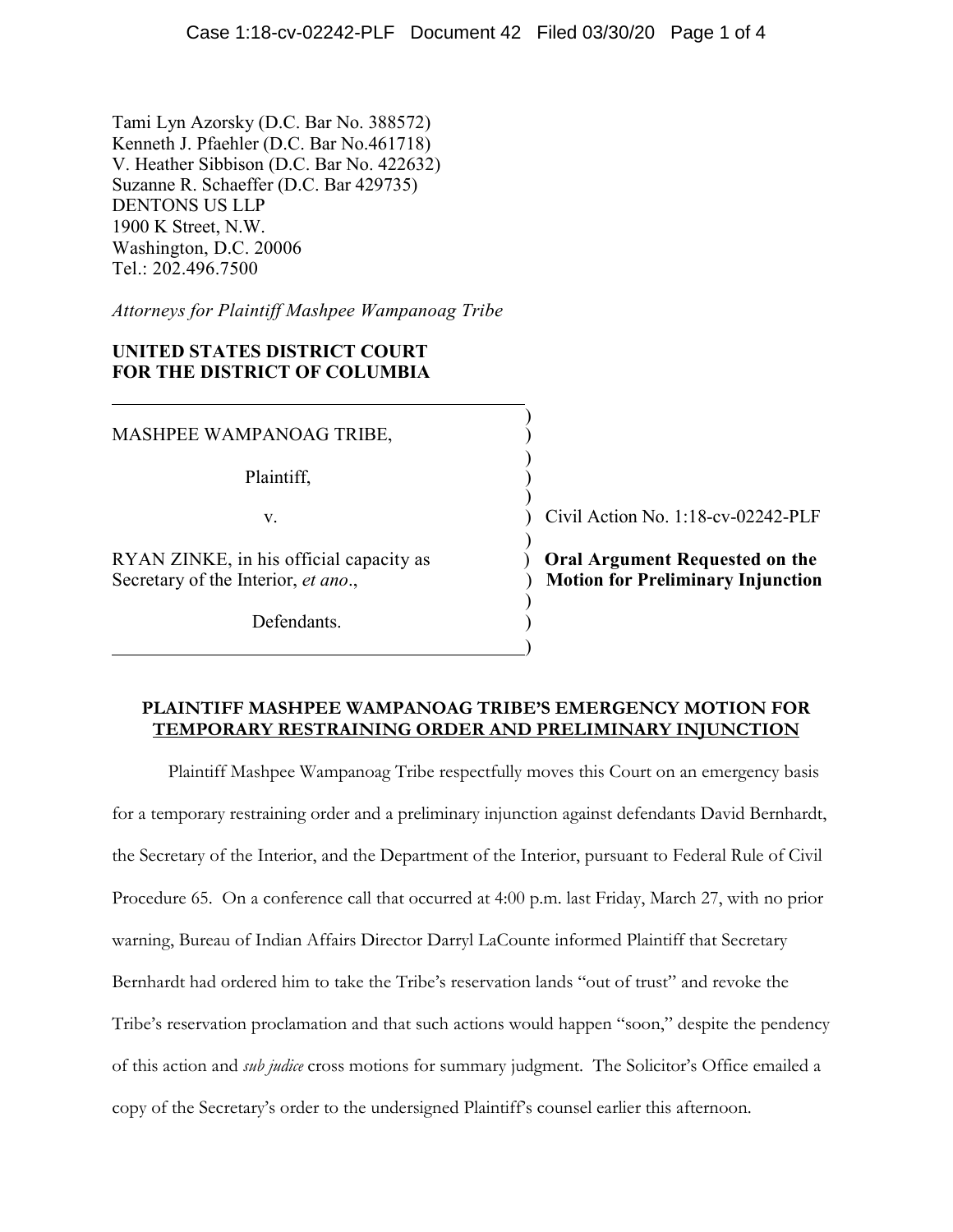#### Case 1:18-cv-02242-PLF Document 42 Filed 03/30/20 Page 2 of 4

Plaintiff therefor makes this motion to preserve the *status quo* during the pendency of this action. Plaintiff moves for a preliminary injunction prohibiting the Secretary of the Interior and the Department of the Interior and their employees, agents, servants, attorneys and all other persons in active concert or participation with them from taking any steps to alter the status quo ante with respect to the approximately 170 acres in the Town of Mashpee, Massachusetts and the approximately 151 acres in the Town of Taunton, Massachusetts, that were taken into trust by the Department of the Interior for the benefit of the Mashpee Wampanoag Tribe on November 10, 2015 (the "Trust Land"), including (a) taking any steps or initiating any procedures to take the Trust Land out of trust or attempt to return the Trust Land to fee ownership status, including without limitation any steps to change, alter or re-record the title to the Trust Land, whether in the Indian Lands Title Records Office or in Barnstable or Bristol Counties, Massachusetts or elsewhere, or (b) rescinding, revoking, withdrawing, vacating or otherwise terminating the proclamation that the Trust Land is the Tribe's Reservation (see 81 Fed. Reg. 948 (Jan. 8, 2016)) or making any proclamation or announcement to the contrary, until such time as judgment is entered in this civil action and all appeals of such judgment are complete or the time for appeal has expired.

Plaintiff also moves for a temporary restraining order, pending the hearing on its motion for a preliminary injunction, prohibiting the Secretary of the Interior and the Department of the Interior and their employees, agents, servants, attorneys and all other persons in active concert or participation with them are hereby temporarily restrained and enjoined from taking any steps to alter the status quo ante with respect to the Trust Land, including (a) taking any steps or initiating any procedures to take the Trust Land out of trust or attempt to return the Trust Land to fee ownership status, including without limitation any steps to change, alter or re-record title to the Trust land, whether in the Indian Lands Title Records Office or in Barnstable or Bristol Counties, Massachusetts or elsewhere, or (b) rescinding, revoking, withdrawing, vacating or otherwise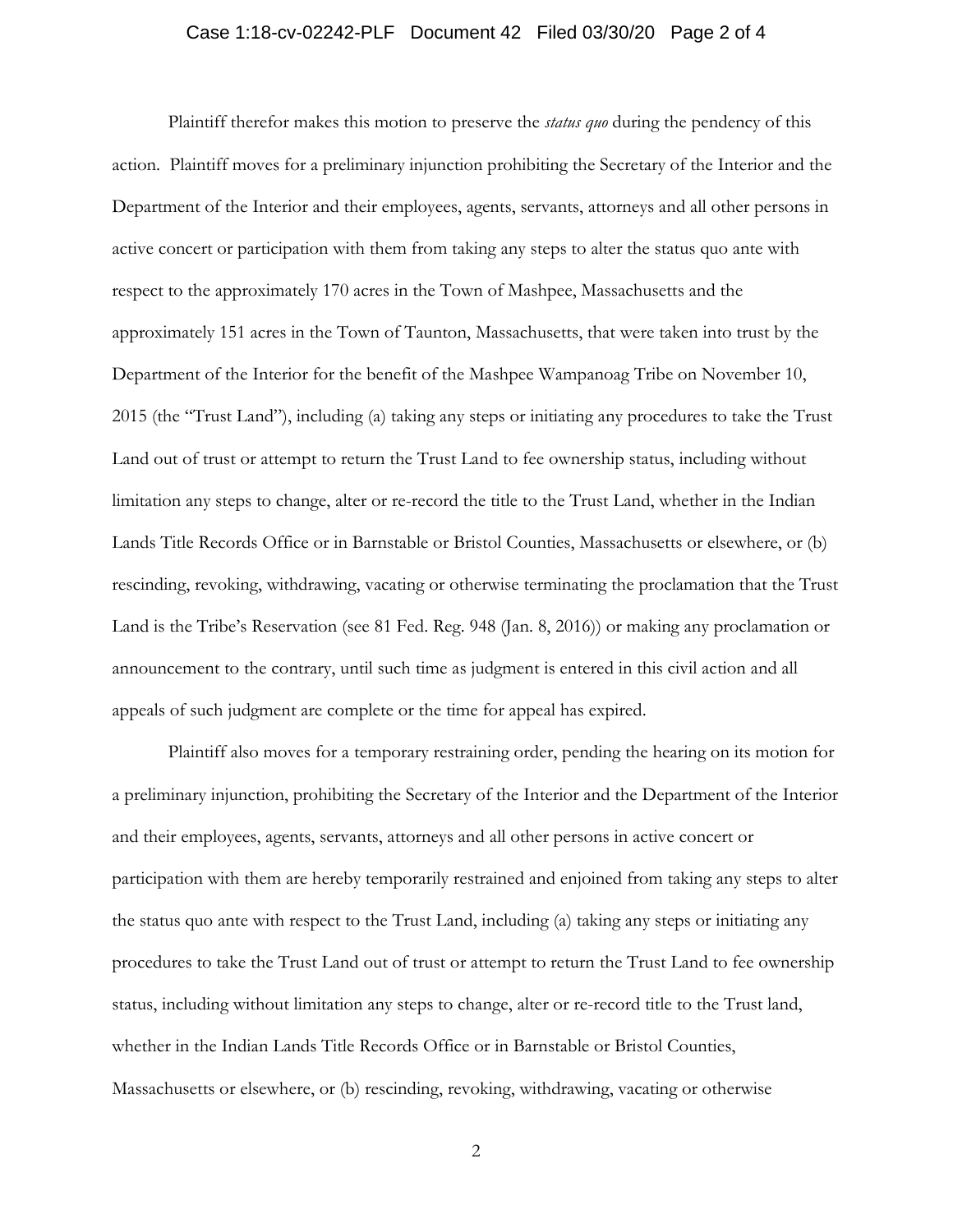#### Case 1:18-cv-02242-PLF Document 42 Filed 03/30/20 Page 3 of 4

terminating the proclamation that the Trust Land is the Tribe's Reservation (see 81 Fed. Reg. 948

(Jan. 8, 2016)), or making any proclamation or announcement to the contrary.

The grounds for this Motion are set forth in the accompanying Memorandum of Points and

Authorities in Support of Plaintiff's Emergency Motion for Temporary Restraining Order and

Preliminary Injunction and the Declaration of the Honorable Cedric Cromwell in support.

Plaintiff respectfully requests the Court to grant the motion in accordance with the attached Proposed Order.

Dated: March 30, 2020 Respectfully submitted,

/s/ Kenneth J. Pfaehler Tami Lyn Azorsky (D.C. Bar No. 388572) Kenneth J. Pfaehler (D.C. Bar No. 461718) V. Heather Sibbison (D.C. Bar No. 422632) Suzanne R. Schaeffer (D.C. Bar No. 429735) DENTONS US LLP 1900 K Street, NW Washington, DC 20006 Tel.: 202.496.7500 Fax.: 202.496.7756 tami.azorsky@dentons.com kenneth.pfaehler@dentons.com heather.sibbison@dentons.com suzanne.schaeffer@dentons.com

*Attorneys for Plaintiff Mashpee Wampanoag Tribe*